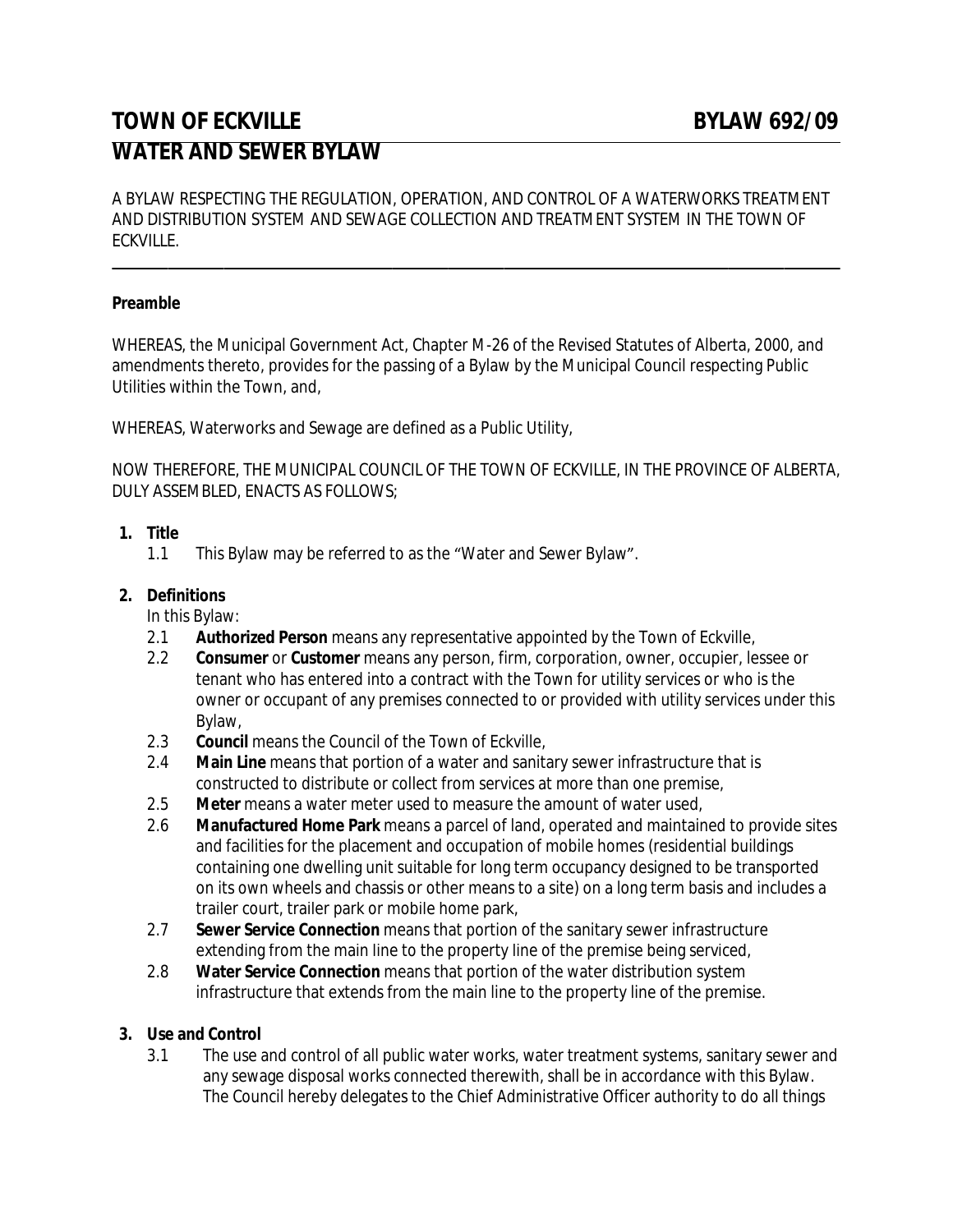necessary in order to fulfill the responsibilities and duties in accordance with this Bylaw, Provincial and Federal statutes and regulations, related regulations and policies, and the direction of Council.

3.2 The Chief Administrative Officer may delegate the performance of certain duties to assigned staff, agents, or contractors in so far as such delegation is not inconsistent with Provincial or Federal Legislation or this Bylaw, related regulations or policies thereof.

# **4. Construction and Replacement of Water and Sewer Works**

- 4.1 The Town may operate a water supply and distribution system for the purposes of supplying the residents and consumers within the Town with potable water and adequate fire protection.
- 4.2 The Town may operate a sewage collection and disposal system for the purposes of collecting, treating and disposing of sewage produced by any customer within the Town.
- 4.3 Council may by resolution enter into agreements with other municipalities, private corporations, or citizens for the supply of water or sewer services beyond the corporate limits of the Town, adopting such provisions, regulations or rates as may be deemed appropriate.
- 4.4 The Council may, as becomes necessary, authorize the construction, replacement or upgrading of the water supply system or the sewage disposal system with funding for such projects obtained from whatever sources may be appropriate.
- 4.5 The assessment of the need for the construction of water distribution or sewage collection mains may be initiated by the Town, private owners or developers.

# **5. Installation of Water and Sewer Mains**

- 5.1 Where Council has authorized the construction of the proposed mains the Town may undertake such construction and may perform the installation with its own forces or may arrange the installation by a private contractor.
- 5.2 The costs of the construction of such mains shall be borne totally by the benefitting properties with the owners or developers of the lands providing the required funding for the project.
- 5.3 Where the owner of a property which will benefit from the installation of a main cannot be obliged to share the costs of the project, the Town may require the remaining owners or developers to fund the entire cost of the project with the Town endeavoring to collect the proportionate cost attributable to the undeveloped property and return it to owners at some point in the future when the undeveloped property seeks service from the main installed.
- 5.4 Notwithstanding Sections 5.1 to 5.3 where the installation of water or sewer mains is to be done in conjunction with the subdivision and development of parcels of land, Council may enter into a Development Agreement for purposes of providing water and sewer servicing to the area and the provisions of this Bylaw may be varied as deemed appropriate.
- 5.5 The installation of all water and sewer mains and related facilities shall be in accordance with the standards and specifications as may be adopted from time to time by Council.
- 5.6 The costs of installation of water and sewer mains shall include but not be limited to those expenditures required for:
	- 5.6.1 Engineering, surveying, materials testing, inspection;
	- 5.6.2 Acquisition of right-of-way;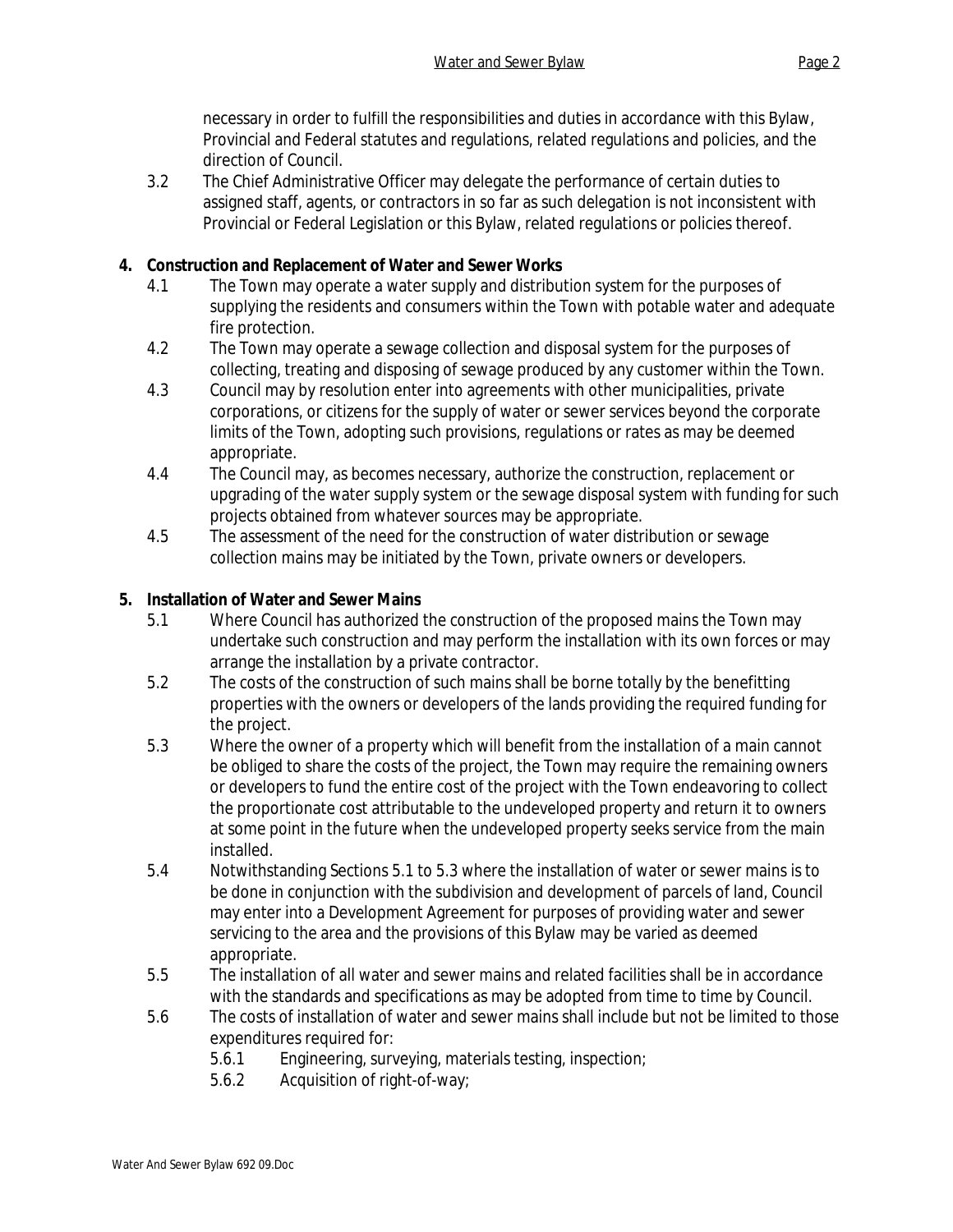- 5.6.3 Materials such as pipe, valves, fittings, manholes, fire hydrants and other specified materials required in the installation;
- 5.6.4 Excavation and installation of mains;
- 5.6.5 Backfill, compaction, road surface repair and other restoration.
- 5.7 Where for purposes of future development of the Town Water Distribution or Sewage Main System, the Town requires that an oversized main be installed the Town may endeavor to assist the Developer in recovering the costs related to the over sizing through future development agreements.

# **6. Replacement of Water and Sewer Mains**

- 6.1 Where it is necessary to replace a water or sewer main because of deterioration of the condition of the pipe to a point where the ability of the pipe to function is significantly impaired, the reliability of the pipe is seriously reduced, or where because of planned major street upgrading it is deemed desirable to replace a main prior to upgrading to prevent subsequent damage to a new road surface from anticipated main repairs or replacements, the Council may initiate the replacement of water or sewage mains or both.
- 6.2 Council may include the replacement of additional mains to improve the financial viability and cost effectiveness of a planned replacement project.
- 6.3 The cost of the replacement of water and sewer mains shall be funded where possible from related water and sewer revenues, reserves, or applicable government grants; or if necessary, may be funded through debenture borrowing.

# **7. Water and Sewer Service Connections**

- 7.1 Where the Town undertakes work pursuant to this part the costs to be charged to owners of property shall be calculated in accordance with costs and charges as may be adopted from time to time by Council.
- 7.2 No source of water including wells other than the Town Water Distribution System shall be used for any purpose within the Town except where specifically authorized by Resolution of Council.
- 7.3 Such exemption may be permitted by Council if the property for which water service is required is:
	- 7.3.1 Located in relation to an existing main such that the extension of that main is precluded because of excessive cost or engineering difficulty;
	- 7.3.2 Adjacent to an existing main which is insufficient in terms, size, and capacity, and upsizing of the main is deemed excessive in cost;
	- 7.3.3 Projected to use a volume of water which would strain the Town's water supply capacity.
- 7.4 Where a property is using an alternate water source pursuant to Section 7.2 and where subsequent to the permission being granted for that source, a water main is constructed or upgraded such that the supply of water from the Town system is now practical, the owner of the property shall discontinue the use of the alternate water source and make connection to the Town water main within one (1) year of the completion of the installation or upgrading of the water main.
- 7.5 All properties which generate sewage shall be connected to the Town's sewer system except where specifically authorized by resolution of Council.
- 7.6 Such exemption may be permitted by Council if the property for which sewer service is required is: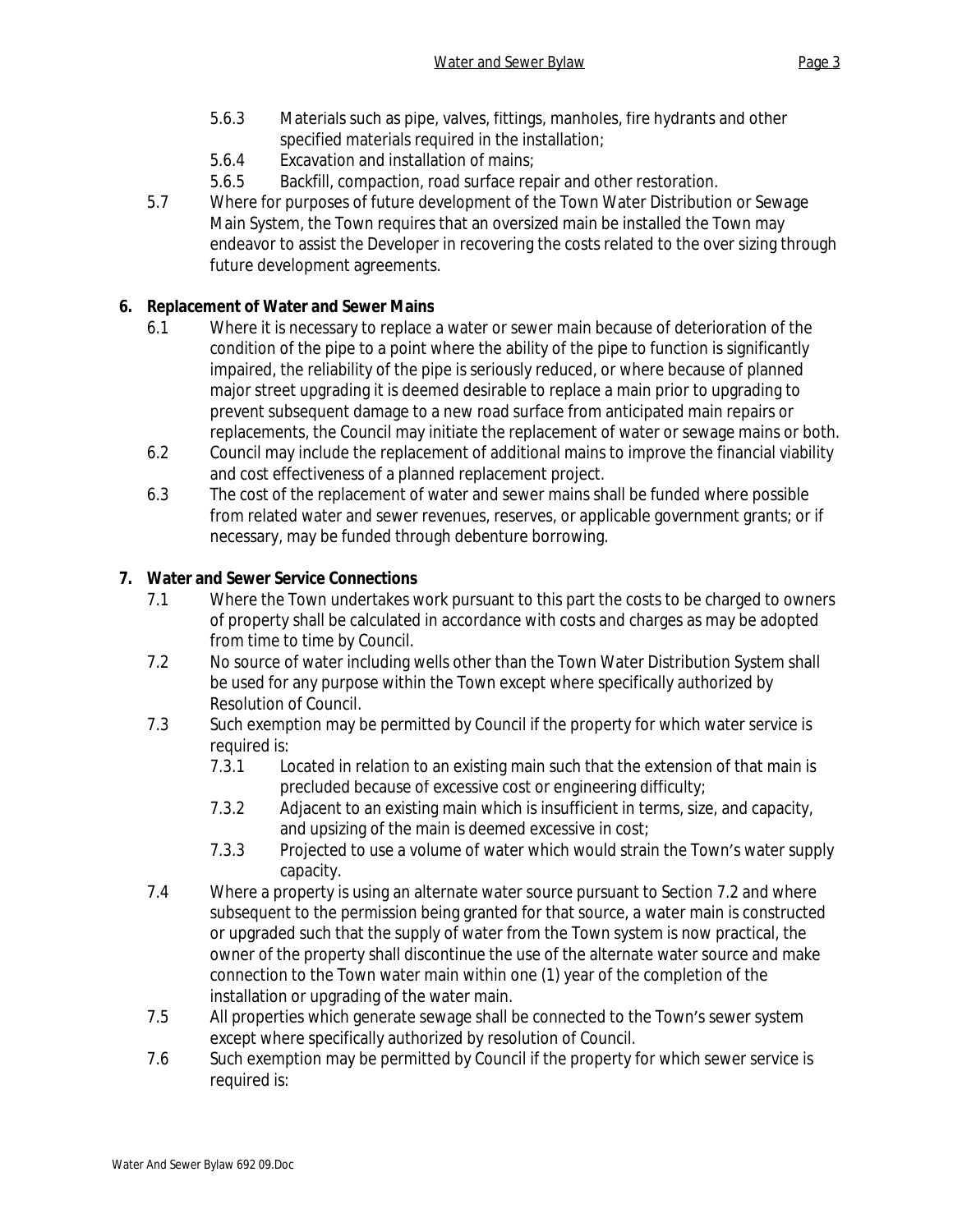- 7.6.1 Located in relation to an existing sewer main such that the extension of that main is precluded because of excessive cost or engineering difficulty;
- 7.6.2 Adjacent to an existing main which is insufficient in terms of size and capacity to handle the proposed effluent and upsizing of the main is deemed excessive in cost;
- 7.6.2 The types of wastes to be generated by the property are not permitted by this Bylaw or Provincial Regulation to be disposed of through the Town's sewer system.
- 7.7 Where an alternate sewage disposal installation has been permitted pursuant to Section 7.6.1 and 7.6.2 and where subsequent to that installation a sewage main is constructed or upgraded such that the disposal of sewage from the property to the Town system is now practical, the owner of the property shall discontinue the use of the alternate sewage installation and make connection to the Town sewage main within one (1) year of the installation or upgrading of the sewer main.

# **8. Installation of New Service Lines**

- 8.1 Each lot or parcel and each principle building or occupancy where feasible shall be provided with a separate water and sewer service.
- 8.2 The developers of Multiple Housing and Commercial Developments shall submit private water and sewer system design plans, duly signed by a Professional Engineer, to the Town for review and approval prior to construction start.
- 8.3 The developer shall furnish two (2) sets of "As Built" plans to the Town within thirty (30) days of completion of the private water and sewer system and accompanying these "As Built" plans shall be a letter indicating that the private water main system is fully operational.
- 8.4 When any new lot or group of lots is developed, the developer shall arrange at his own cost the installation of adequate water and sewer service lines to the specifications and requirements of the Town.
- 8.5 Such subdivision development will be governed by development or servicing agreements.
- 8.6 Where a lot is within a developed area the Town may install the service lines to the front property boundary only and shall charge the owner of the property with the all costs incurred including the cost of materials, street or sidewalk rehabilitation, wages and equipment time involved. An additional cost for winter installation will apply for installing services between October 15 of any year and May 15 of the following year. The fee will be set by separate Bylaw.
- 8.7 The cost of the above work is a lien upon the land, which it serves and may be recovered in like manner as taxes that are a lien upon the land.
- 8.8 The Town may cause the installation to be performed by a private contractor.
- 8.9 Where the Town does not install the service lines under Section 8.8 the Town shall have the right of inspection.
- 8.10 The owner shall advise the Town of the time of installation and shall allow the Town reasonable opportunity to inspect the installation for conformance to Town standards and specifications.
- 8.11 Persons excavating for service lines and connections shall not backfill until a request for inspection has been made to the Town and the Town has done an inspection and approved the installation.
- 8.12 When making a request for an inspection, a 24-hour notice will be required by the Town and an inspection will only be done during normal working hours.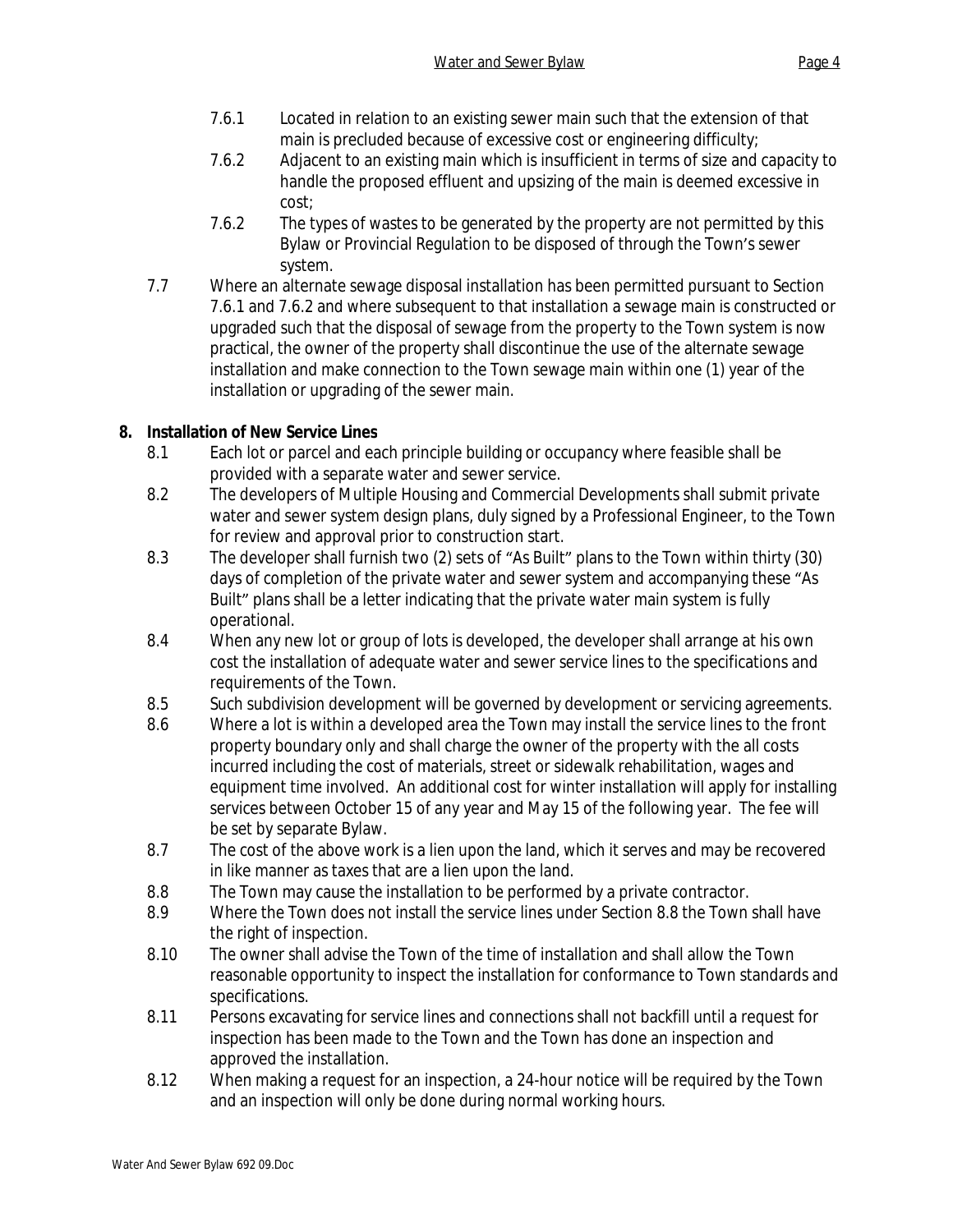- 8.13 Persons backfilling before requesting and receiving an inspection may be asked by the inspector to dig out and expose the service lines so that a proper inspection can be done.
- 8.14 The owner shall be responsible to arrange and pay for all costs associated with the laying of services from the main line to within his own property.
- 8.15 Permission will not be granted to supply two (2) or more buildings fronting on the same street with a single service unless the service is divided within the street and a separate shut-off is provided for each service.
- 8.16 Notwithstanding Section 8.1, where only one of the service buildings occupies the frontage of the lot parcel and others are located to the rear of the said front building then permission may be granted to supply all the buildings subject to a separate shut off valve, water meter and remote reading device being installed for each service.
- 8.17 Portions of the public service piping constructed on Town lands shall become the property of the Town.

# **9. Repair and Maintenance of Existing Water Service Lines**

- 9.1 The Town shall be responsible for the maintenance and repair of the water service line including the thawing of frozen lines from the main up to and including the curb stop valve.
- 9.2 Should the damage to the line be caused by the negligence or improper action of the occupant the costs for repairing or thawing lines will be charged to the property owner.
- 9.3 The property owner shall be responsible for the repair of the water service line within his own property.
- 9.4 The Town will not normally undertake the repair of a water service line on private property but may do so if the property owner, after diligent efforts, cannot arrange a plumber or other private contractor to undertake the repairs.
- 9.5 The Owner shall be required to enter into an agreement with the Town, agreeing to the repair and assuming the costs of the repairs deemed necessary by the Town.
- 9.6 Where the exact location of a problem cannot be determined to be either clearly within the Town street or on private property, the Town will undertake to determine the location of the problem.
- 9.7 If the problem exists within the street, the Town will continue to complete repairs.
- 9.8 If it is found to exist on private property, the owner shall be responsible for the costs incurred by the Town to that point and shall be responsible for the completion of the repairs.
- 9.9 If the problem is found to be on both private and Town property it will be the responsibility of the owner of the property to repair his side before the Town will undertake repairs to the Town property.
- 9.10 No person shall interfere with, damage, or make inaccessible any curb stop due to the construction of sidewalks, pathways, driveways, trees or shrub plantings, etc. If it is required to make repairs or changes due to inaccessibility to or damage to curb stops, the owner of the property being serviced by said curb stop shall be required to assume all costs involved in said repair.

# **10. Repair and Maintenance of Existing Sewer Service Lines**

- 10.1 The owner shall be responsible for clearing any blockages including tree roots in the sewer service line from the building to the main.
- 10.2 If a blockage occurs, the owner or occupant shall contact a plumber to clear the line.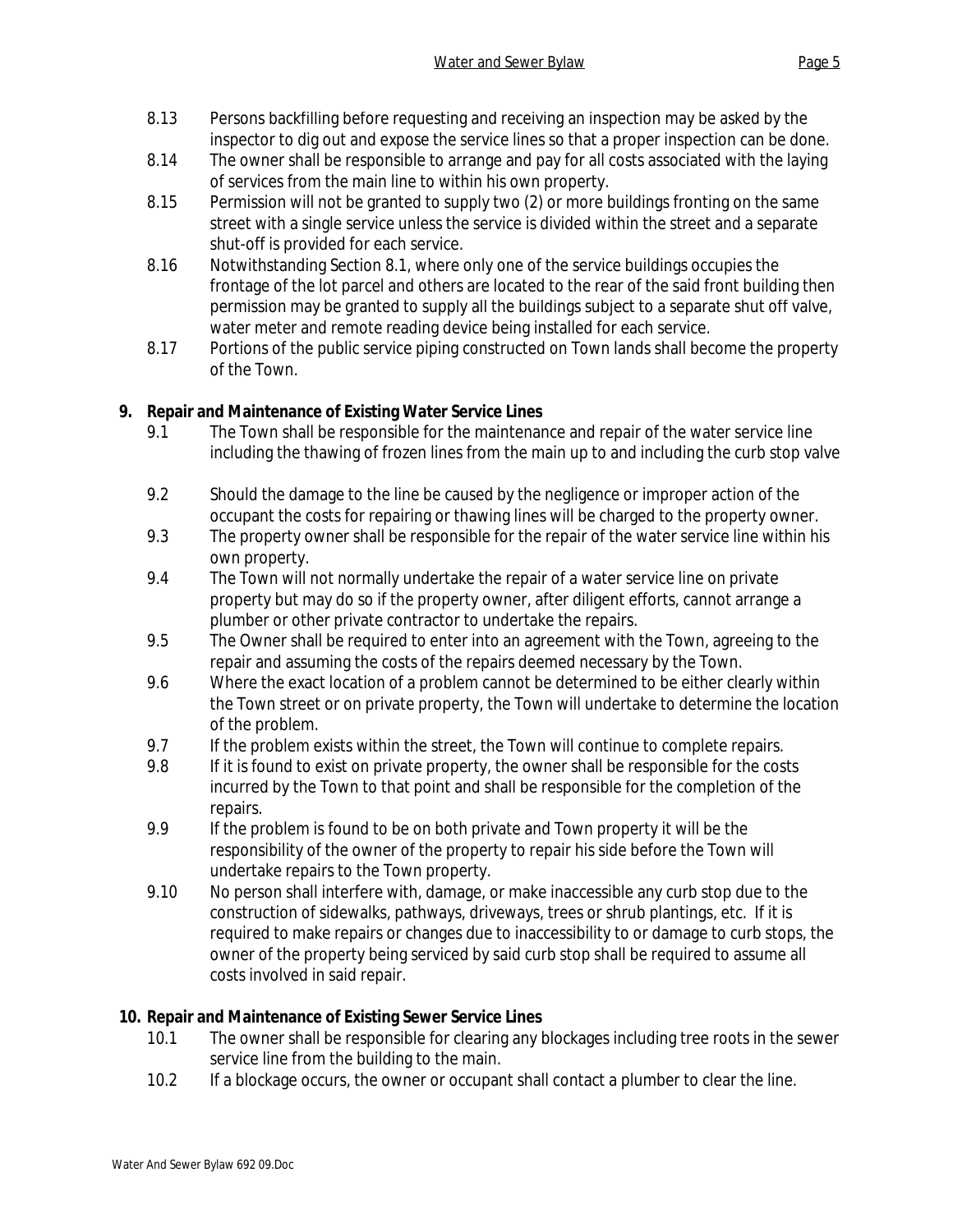- 10.3 If the plumber determines the blockage is on the Town property, it must be verified by online video inspection before the Town will undertake to clear the line using such equipment as may be necessary.
- 10.4 Where a blockage is located on the owner's property and cannot be cleared the owner shall be responsible for arranging and paying for any work required restoring the operation of the service line.
- 10.5 Where a blockage is located within the street, the Town shall undertake the repair of the service line and shall bear the cost of the repairs only if the blockage was caused by physical damage to the service line due to faulty installation, substandard materials or ground settlement or movement.
- 10.6 The owner shall be responsible for repair costs where the blockage has occurred for any other reason.
- 10.7 If applicable, repair costs shall include replacement of a damaged sidewalk and repair or restoration of curb and gutter and streets.
- 10.8 If the problems with the line cannot be attributed to the specific causes identified in Section 10.5 above, then the owner shall be responsible for the costs.
- 10.9 If the problem is found to be on both private and Town property it will be the responsibility of the owner of the property to repair his side before the Town will undertake repairs to the Town property.

# **11. Replacement of Existing Service Lines**

- 11.1 If the owner of a property wishes to replace a water or sewer service line or where a service line needs replacement because it can no longer be economically repaired and the replacement must be undertaken, it shall be at the owner's cost.
- 11.2 Installation of replacement service lines shall be governed by those provisions in Section 8.2 through 8.17.

# **12. Wells and Other Sources of Supply Water**

- 12.1 No well or other source of water except the Town water mains shall be used in the Town without authority obtained as per Section 7.2 from the Council for that purpose.
- 12.2 All persons having charge of or being owners or occupants of premises containing a well or other source of supply of water other than the water mains of the Town shall apply to the Council for permission to use the water in such well or other source of supply of water other than the water mains of the Town and must be approved by the Executive Officer of the Local Board of Health and the Plumbing Inspector. The person must also arrange that an analysis of the water in the well or other source of supply of water will be made to the satisfaction of the Executive Officer of the Local Board of Health and before permission is granted the Executive Officer of the Local Board of Health shall certify that such analysis has shown the said water to be suitable for domestic consumption. The report of the Provincial Analyst shall be accepted as to the analysis of any water. Upon complying with the provisions of this bylaw, the person may be granted permission to use the water in the said well or other source of supply of water.
- 12.3 All persons are responsible for obtaining the necessary approvals from Alberta Environment and any other provincial or federal regulatory agencies as may be applicable. They must also present written proof of these approvals to the Town.
- 12.4 Where a property is using an alternate water source pursuant to Section 7.2 and where subsequent to the permission being granted for that source, a water main is constructed or upgraded such that the supply of water from the Town system is now practical, the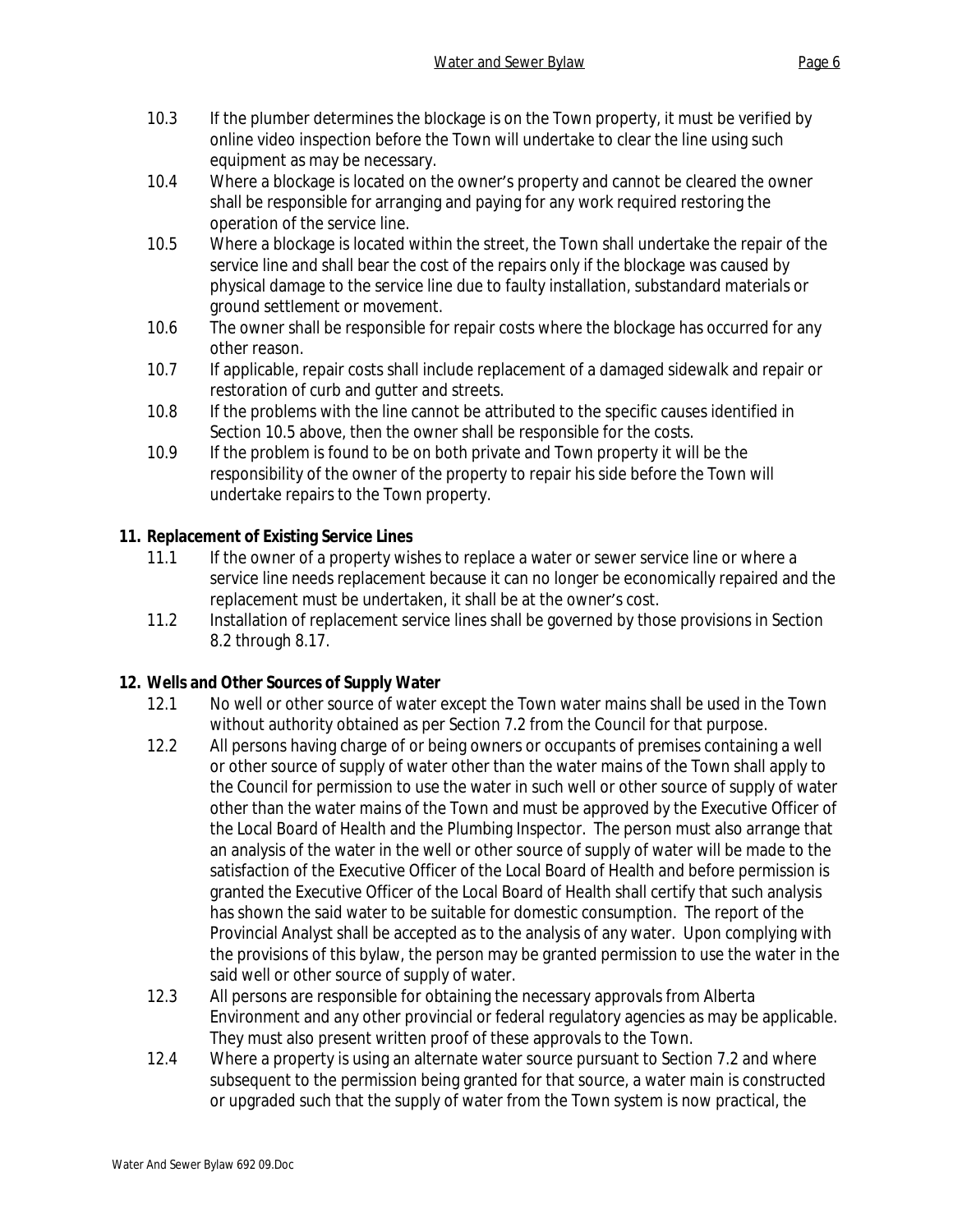owner of the property shall discontinue the use of the alternate water source and make connection to the Town water main within one (1) year of the completion of the installation or upgrading of the water main.

12.5 No such permission shall be granted for new wells in connection with any premises abutting on a street, avenue, lane or road upon which there is a Town water main.

# **13. Private Sewage Disposal Systems**

- 13.1 No private sewage disposal systems except the Town sewer mains shall be used in the Town without authority obtained from the Council for that purpose.
- 13.2 No person shall construct or maintain any tank cesspool, septic tank, cesspool or other facility on private land intended or used for the disposal of sewage without approval in writing from the Provincial Authority having jurisdiction and providing a copy of same to the Town.
- 13.4 All owners of premises using private sewage disposal systems shall operate and maintain such facilities in a sanitary manner at all times and at their own expense.
- 13.5 Where an alternate sewage disposal installation has been permitted pursuant to Section 7.6.1 and 7.6.2 and where subsequent to that installation a sewage main is constructed or upgraded such that the disposal of sewage from the property to the Town system is now practical, the owner of the property shall discontinue the use of the alternate sewage installation and make connection to the Town sewage main within one (1) year of the installation or upgrading of the sewer main.
- 13.6 Upon the owner of any property connecting any building to the Town's sewerage system, such owner shall abandon any private sewage disposal system.
- 13.7 No such permission shall be granted for private sewage disposal systems in connection with any premises abutting on a street, avenue, lane or road upon which there is a Town sewer main.

#### **14. Meters**

- 14.1 All water outlets from a water service connection to any building within the Town must be metered using a meter as provided by the Town.
- 14.2 If a water service is unmetered, the Town shall install a meter pursuant to this Bylaw.
- 14.3 Not more than one water meter will be allowed for a building where only water service is provided.
- 14.4 The size of the meters shall be determined as recommended by the Public Works Supervisor for each service.
- 14.5 The Town shall supply, own and maintain all water meters and remote readouts as required.
- 14.6 The owner or customer shall be responsible for the installation of the water meter.
- 14.7 The Town shall undertake any repairs necessary to the meter, remote readout or associated fittings to ensure proper operation and remedy leaks.
- 14.8 Where the meter can no longer be repaired, the Town will replace the meter at no cost to the owner or occupant.
- 14.9 All owners, tenants or occupiers of buildings or land shall give access to employees, agents or representatives of the Town for the purposes of installing, maintaining or reading a meter.
- 14.10 Every customer shall make allowance for the installation of water meters in accordance with the Town's specifications and shall protect the same from frost or other damage when placed upon their premises.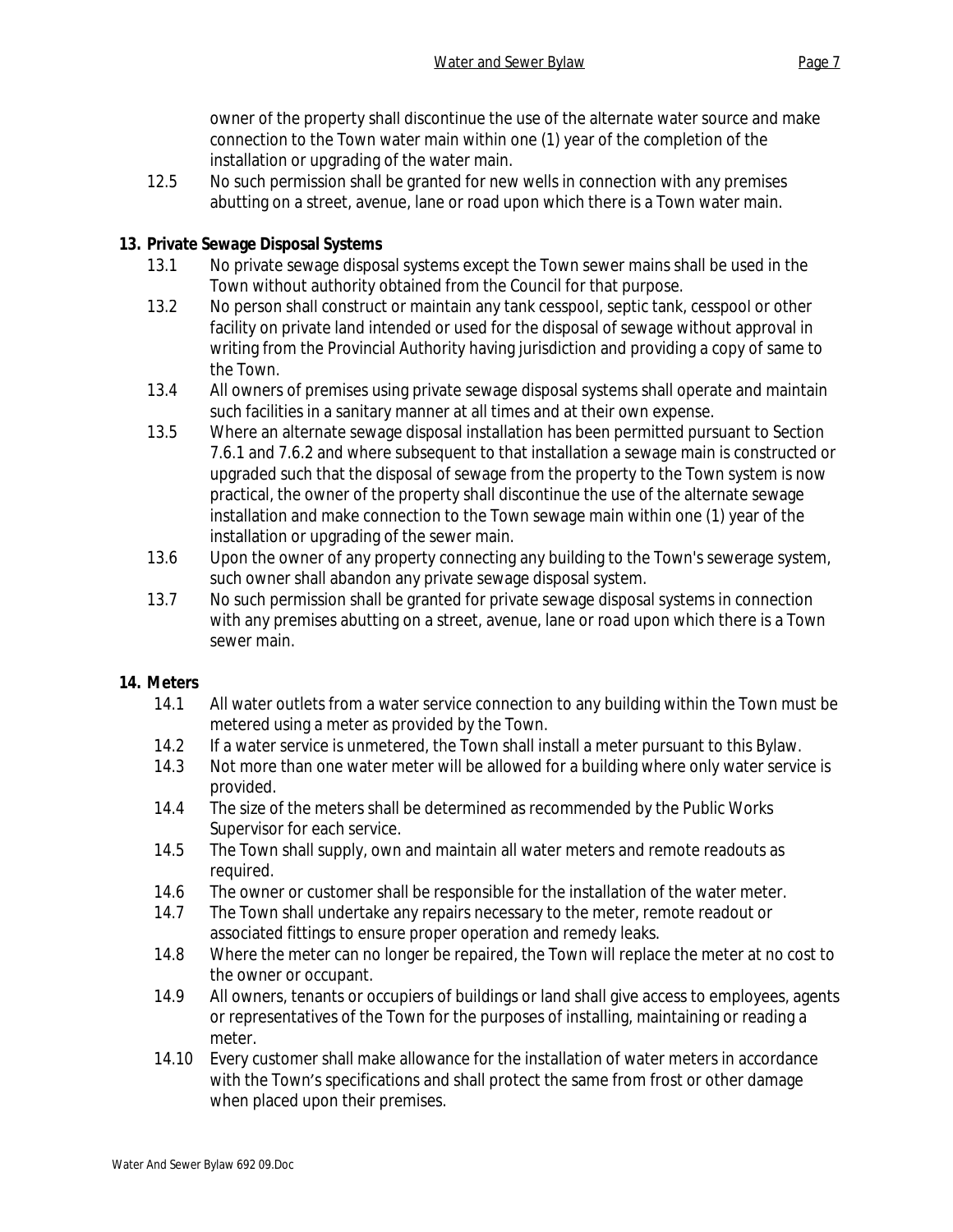- 14.11 Where the customer fails to protect the meter and service lines from frost or other damage, the Town shall charge the cost of repairs and replacement to the owner or customer.
- 14.12 The Town shall seal those meters installed and no person except as authorized by the Town shall break or tamper with any such seal or meter.
- 14.13 No person shall disconnect a meter or do anything which will bypass or prevent or impede the flow of water through the meter or which may affect the proper operation of the meter.
- 14.14 The Town shall undertake to read the consumption from the remote readout.
- 14.15 If a meter reading is disputed by either the Town or the consumer, a written notice shall be given to the other.
- 14.16 Within thirty (30) days following receipt of written notice:
	- 14.16.1 A water meter situated on the consumer's premises shall be removed and tested or calibrated by a qualified person. In the event that the meter is found to be accurate within 5% of actual water volume passing through the same, the expense of such test or calibration shall be borne by the party initiating the dispute.
	- 14.16.2 In the event the said meter is found not accurate within the said limits it shall forthwith be repaired or be replaced and the expenses of so doing shall be borne by the Town.
	- 14.16.3 If a meter is found not to be accurate, the accounts based upon the reading of that meter for the maximum of twelve (12) monthly bills preceding the date of such test shall be corrected in proportion to the error of the meter in excess of the above limits and the consumer shall pay or there shall be refunded payment or refund shall be accepted by both the Town and the consumer as settlement in full to the date thereof of all claims because of the inaccuracy of such meter.
	- 14.16.4 When a consumer requests a meter reading at a time other than the Town's regularly scheduled time for meter reading, he may be assessed a fee for such reading. Provided, however, if upon such reading, it appears that the previous billed meter reading is incorrect, no service charge will be required.

# **15. Fire Protection Service**

- 15.1 The Fire Chief of the Town Fire Department, his assistants and officers, and members of the department, are authorized to use the hydrants or fire plugs for the purpose of extinguishing fires, or fire practices, or for making trial testing of hose pipe, or for fire protection, but all such cases shall be under the direction and supervision of the said Chief or his duly authorized assistants, and in no event shall any inexperienced or incompetent person be permitted to manipulate or control in any way any hydrant or plug.
- 15.2 No person not being in the employment of the Town and not being a member of the Fire Department and authorized in that behalf, shall willfully open or close any hydrant or obstruct the free access to any hydrant stop-cock, chamber pipe or hydrant chamber by placing on it any building material, rubbish, or other obstruction.
- 15.3 No trees or shrubs shall be planted within 1 m (3 feet) of a fire hydrant. In addition, no tree branches shall be allowed to encroach within 0.7 m (2 feet) of a hydrant.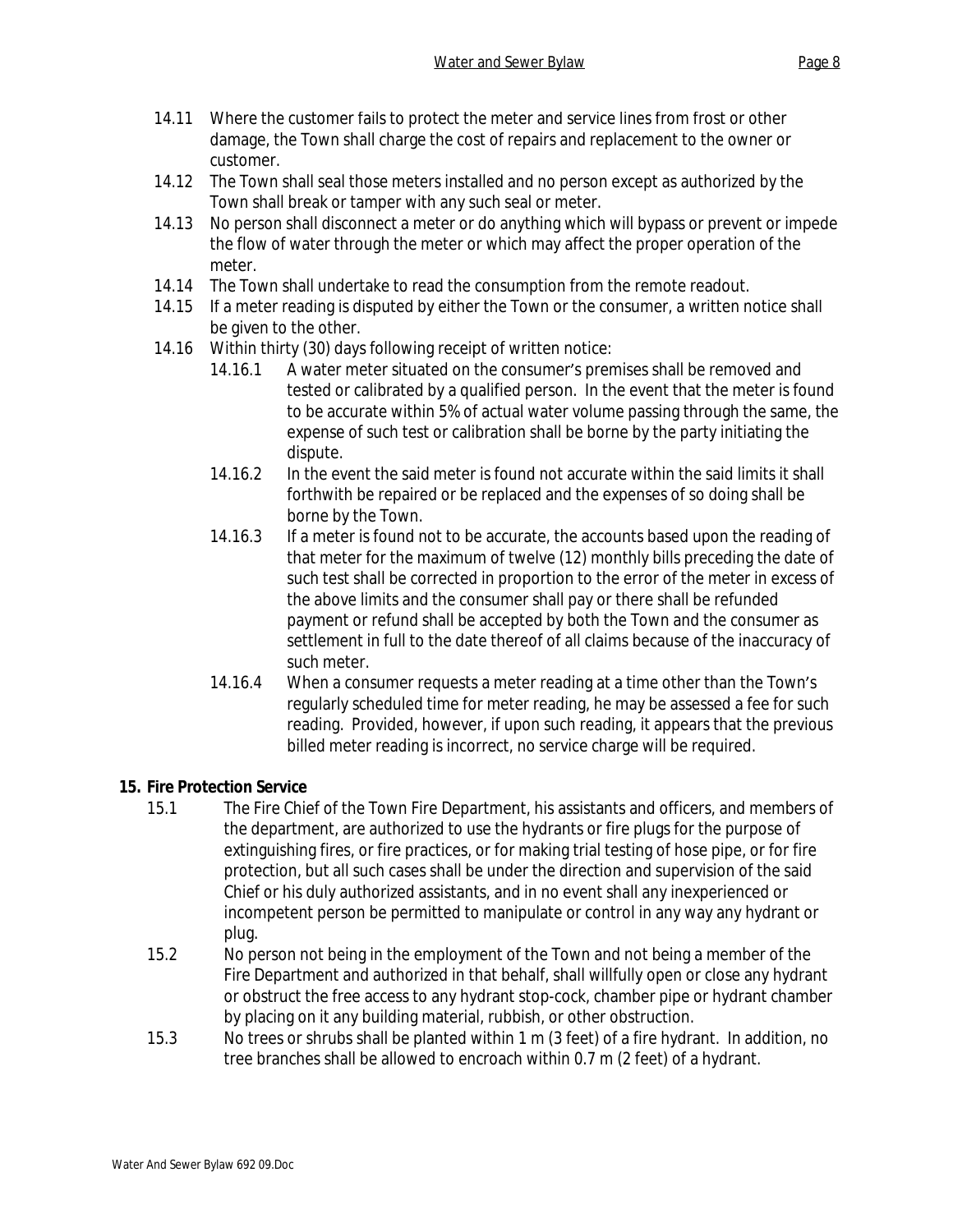# **16. Contamination**

- 16.1 No consumer shall cause, permit or allow to be or remain connected to the water supply system any piping, fixture, fitting, container or other appliance which may cause water from a source other than the water utility or any other harmful deleterious liquid or substance to enter the water utility.
- 16.2 The Town may cause the water supply to any consumer contravening the provisions of this Section to be shut off provided that the Town will, if it considers it practical so to do, give notice to such consumer prior to such water supply being shut off.
- 16.3 The water supply to such consumer shall not be restored until such consumer has paid to the Town all costs associated with the shutting off of the water supply, the cleanup of contamination and the remedying of the consumer's default under this Section.

# **17. Storm Drainage**

- 17.1 No person shall direct, allow or suffer any storm drainage to be placed in the sewage collection system.
- 17.2 Where storm drainage on any land is directed into or connected to the sewage collection system, the owner of that land shall forthwith disconnect the storm drainage from the sewage collection system and connect it to the storm drainage collection system, if available, or shall dispose of the storm drainage in a manner satisfactory to the Town.

# **18. Bulk Water Purchases**

- 18.1 Any person utilizing the Town's Water System for the purchase of bulk water shall enter into a Bulk Water Agreement with the Town.
- 18.2 Any person utilizing the service provided must do so under the terms and conditions imposed by the Bulk Water Agreement.

# **19. Bulk Sewage Disposal**

- 19.1 Any person utilizing the Town's Sewer System for the disposal of bulk sewage shall obtain from the Town a valid Sewage Disposal Permit.
- 19.2 Any person utilizing the service provided must do so under the terms and conditions imposed by the Sewage Disposal Permit.
- 19.3 Any person discharging sewage into the sewer system will be responsible for the contents of the discharge and also for any costs involved to correct detrimental affects related to the contents of the discharge.

# **20. Rates, Billing and Collection**

- 20.1 Application for utility service:
	- 20.1.1 Any customer who requires the water service to be turned on shall give fortyeight (48) hours or two (2) working days prior notice of same to the Town Office. The customer must be in attendance before the service is turned on.
	- 20.1.2 Any person who requires any utility services shall apply to the Town Office and complete the form provided by the Town.
	- 20.1.3 The utility account shall be set up in the name of the owner, or where there is evidence of a landlord/tenant situation, in the name of the owner, or tenant in care of the owner.
- 20.2 The various service rates shall be levied and collected bi-monthly from all persons connected to Town water and sewer systems.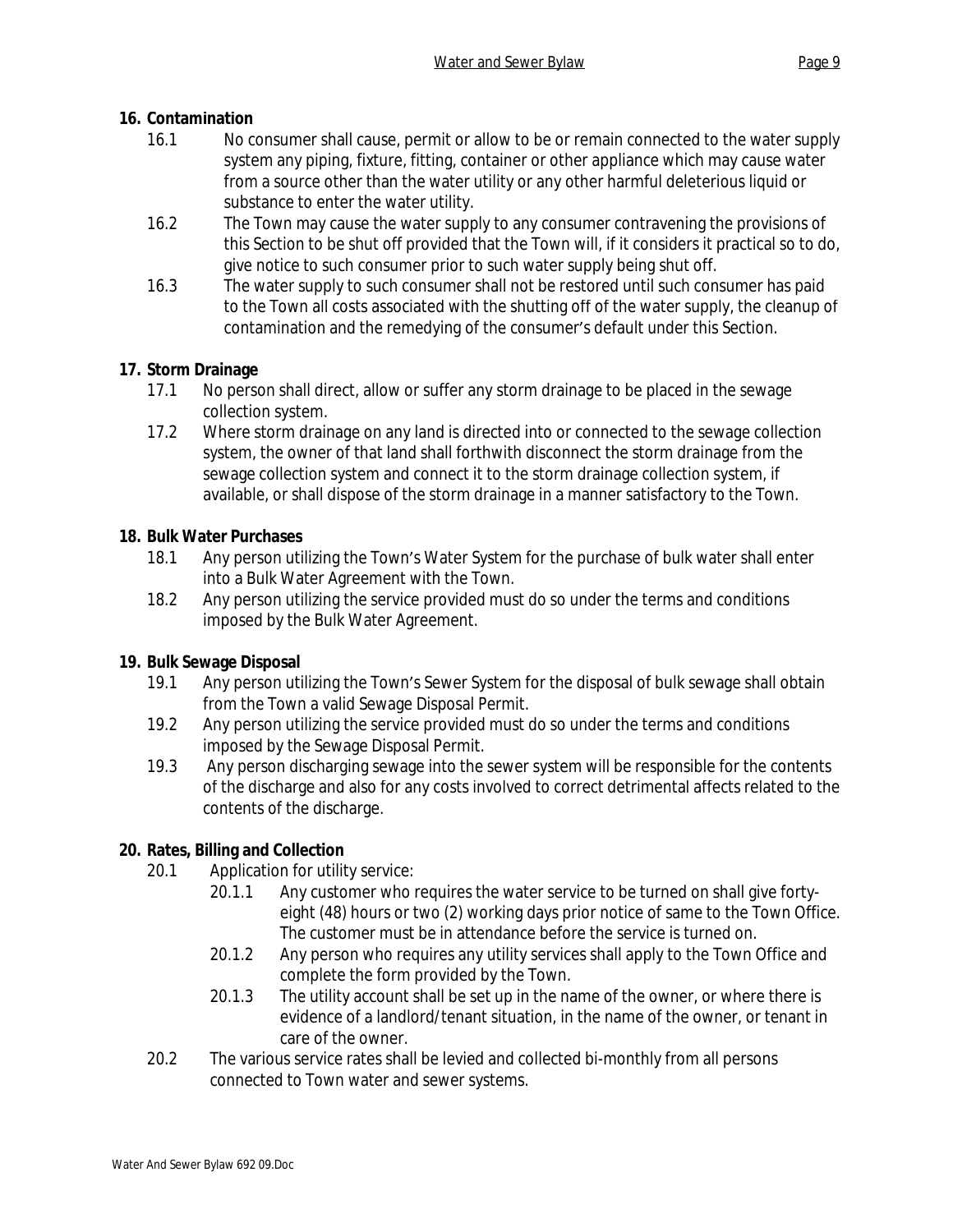- 20.3 The water and sewer service rates, connection/disconnection fees and other service charges and fees shall be set by separate Bylaw.
- 20.4 A utility bill showing the value of water and sewer services provided by the Town for a two (2) month period shall be calculated in accordance with the prescribed rates as soon as is practical after the end of the billing period and mailed.
- 20.5 The water service charge shall be combined on the same utility bill with the sewer service charges and any other charges, but separate entries identifying each charge, shall be made on the utility bill.
- 20.6 Where the calculation of a utility billing is based on the consumption of water, the quantity used shall be determined from the present and previous meter readings as recorded by the Town or should an actual reading not be available, by an estimated consumption based on the consumption history of the service.
- 20.7 No reduction in rates or charges shall be made for any interruption in water or sewer services during a billing period.
- 20.8 Utility bills are due and payable upon receipt of billing with payment of utility accounts to be made at the Town office or at any place designated from time to time by Council.
- 20.9 Non-receipt of a utility bill will not exempt the owner or occupant from payment for the service received.
- 20.10 Where a utility account has been outstanding for a period of sixty (60) days, a notice will be mailed or delivered to the utility customer giving warning that water service may be shut off unless payment of the full account is received by a specified date.
- 20.11 Where there is a landlord/tenant situation a copy of the notice will be mailed to the owner.
- 20.12 If payment is not received within the time period specified or if the customer has failed to make other arrangements, the water service will be turned off and shall not be turned on until such time as the utility account is paid in full.
- 20.13 In the event that a utility account has been in arrears for a period of six months, the balance outstanding and any penalties and fees will be transferred to the tax roll of the property and be collectable by the same procedures as taxes levied. A notice will be mailed indicating same. Section 553 of the Municipal Government Act, being Chapter M-26 Statutes of Alberta 2000, grants the Town the authority to add amounts owing for utility arrears to the tax roll.
- 20.14 Where there is a landlord/tenant situation and the tenant fails to pay the fees for the utility services, the owner shall be responsible for said fees and the fees owing shall be applied to the tax roll and collected as taxes, with a notice mailed indicating same.
- 20.15 Where an outstanding account cannot be collected as a result of shutting off the water or if it cannot be added to the tax roll the Town will undertake collection by any means provided by law.
- 20.16 Any person intending to vacate any premises that has been supplied with water shall give forty-eight (48) hours or two working days prior notice of same to the Town Office, otherwise the rates thereof shall be charged until such notice is given.
- 20.17 Any person or persons about to vacate any premises that have been supplied with water or who are desirous of discontinuing the use thereof must give notice in writing to the Town to shut off the water at the said premises, otherwise they will be held liable for the accruing rates thereof and for all damages suffered or sustained by the Town and caused by failure to give such notice.
- 20.18 Where a service to a customer is to be discontinued, a final billing will be calculated on a pro rata basis from the date of the last billing to the date of discontinuance.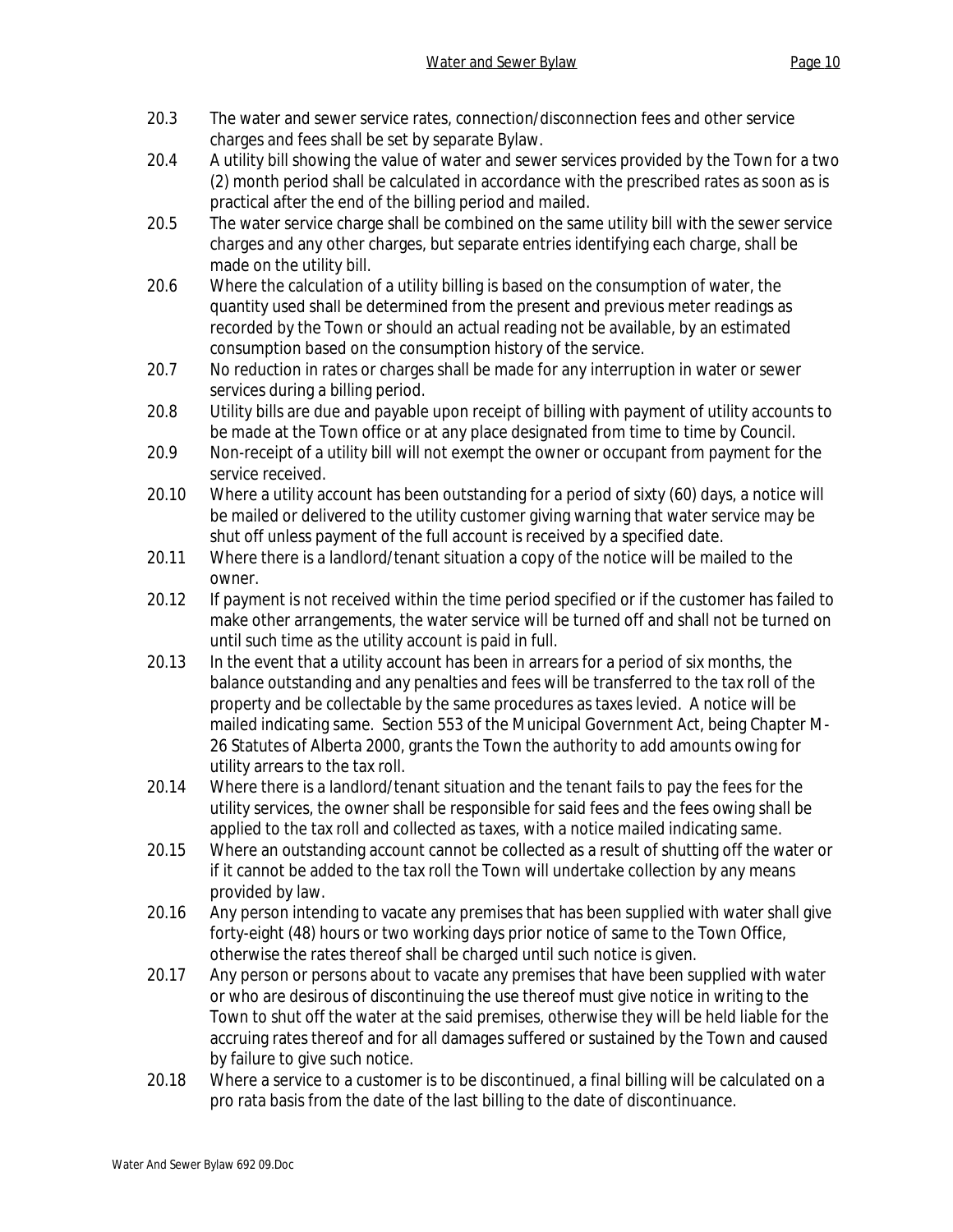20.19 Customers opening a new account who are indebted to the Town for utility services previously supplied will not be entitled to receive utility services until payment of such outstanding account, and payment of any deposit required has been paid in full.

## **21. Rental Properties and Manufactured Home Parks**

- 21.1 Every applicant for the supply of water and sewer who is not an owner or resides in a manufactured home park and the owner has not made application on their behalf shall make application to the Town Office and to make payment of the deposit required to be paid.
- 21.2 Every owner where there is a landlord/tenant situation must sign a "Utilities Rental Agreement" consenting to allow any unpaid utility account balances to be transferred to the property tax account plus any fees and penalties. Failure to sign a "Utilities Rental Agreement" will result in the Town supplying utility services only to the owner in accordance with Section 42 of the Municipal Government Act.
- 21.3 Where services are being provided and no application has been made the owner is deemed to be the customer and utility billings shall be addressed to, and be payable by him.
- 21.4 Every applicant for the supply of water and sewer who is not an owner or resides in a manufactured home park shall, before service is turned on, deposit with the Town a guarantee deposit of \$250.
- 21.5 The deposit shall be retained for a period of two (2) years and will be refunded thereafter without interest, provided:
	- 21.5.1 The applicant has not been in violation of Sections 20.10 to 20.12 during the most recent two (2) year period, or
	- 21.5.2 There is no reason for the Town to suspect that the customer would not continue to pay for utility services in a responsible manner.
- 21.6 The deposit will be returned when the service is discontinued before the two (2) year term under Section 21.5, provided that such deposit may be applied to any unpaid account at the time of such discontinuance of such service.
- 21.7 Interest for the period of time which the deposit is held by the Town shall not be paid.

# **22. General Provisions Governing Use of Water and Water Services**

- 22.1 In case of making repairs or in construction of new works or in connecting or repairing service lines, the Town shall have the right to shut off the water from any consumer or customer without notice and keep it off as long as may be necessary.
- 22.2 The Town will endeavor to provide notice to customers of such interruption of service and shall seek to minimize the inconvenience to customers as quickly as may be possible and reasonable.
- 22.3 When an emergency in the water supply occurs and/or to maintain an adequate supply of water and adequate water pressure within the Town, the Council may impose restrictions on the use of water.
- 22.4 The Chief Administrative Officer has the authority to set limitations on rationing of water.
- 22.5 If, in the opinion of the Chief Administrative Officer and/or the Public Works Supervisor, during such water shortages, any user is abusing his water privileges, the Chief Administrative Officer may authorize services to said premises to be temporarily suspended. The period of suspension shall be determined by the Chief Administrative Officer, or in the absence of the Chief Administrative Officer, the Public Works Supervisor.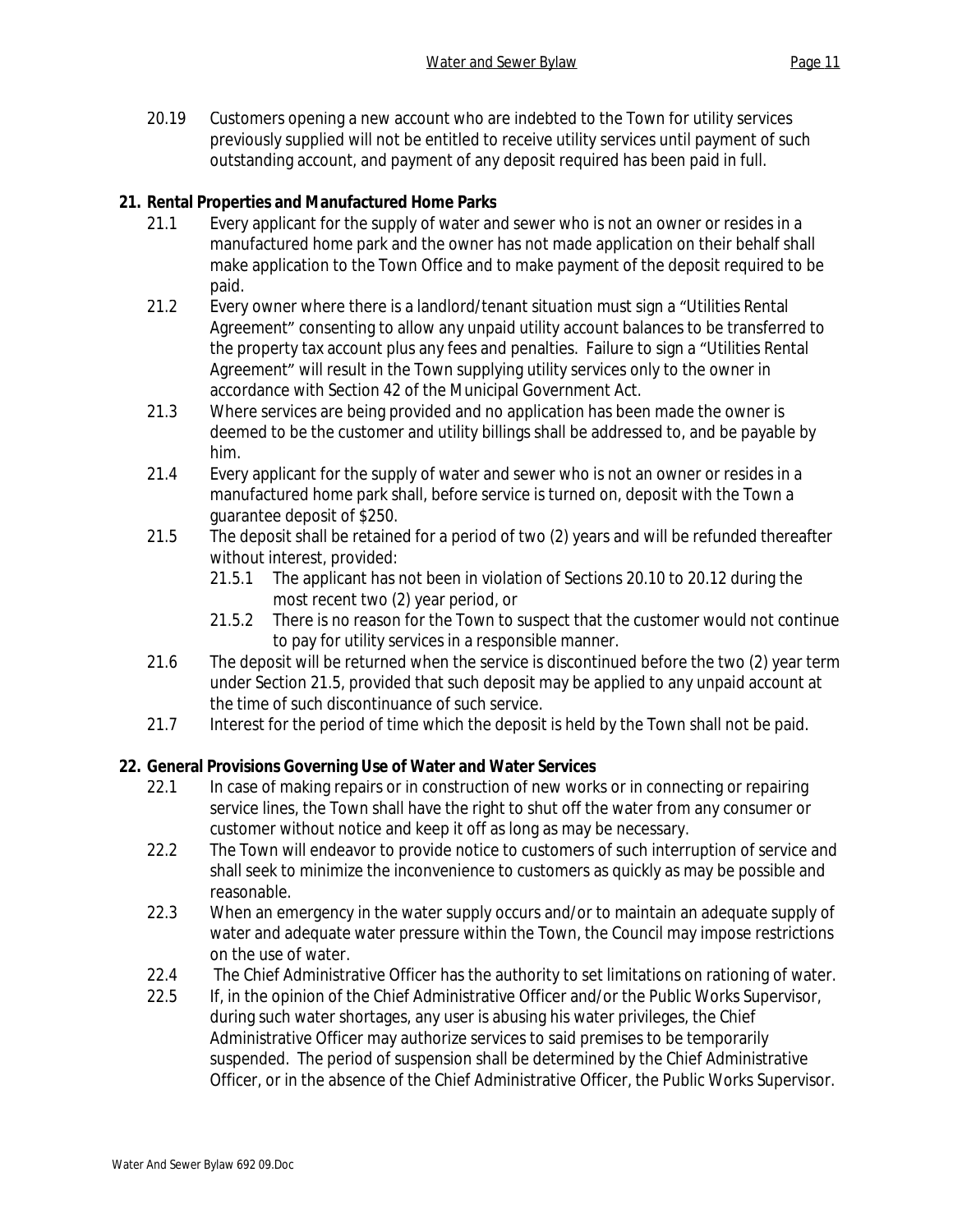- 22.6 Except where authorized by the Town no person shall open, close or interfere with any hydrant or valve connected to the Town water system.
- 22.7 No consumer, or owner, or occupant of any building or property which is supplied with water by the Town shall sell or otherwise dispose of water therefrom, give away or permit the same to be taken or carried away from the property unless specifically authorized by the Town.
- 22.8 The Town may have the water shut off to the property of any owner or customer breaching any of the provisions of this Bylaw, and in cases where the water has been shut off for allowing waste or leaks or defects in pipes or connections may refuse to restore water services until the defects have been repaired.
- 22.9 Water shall be shut off at the curb stop valve and no person shall turn on or attempt to turn on the water except where authorized by the Town.
- 22.10 No person shall willfully, and without authority, hinder, interrupt, or cut off the supply of the water.
- 22.11 No person shall willfully or maliciously let off or discharge water so that it runs waste or useless.
- 22.12 No person shall lay or cause to be laid or attached any pipe or main to communicate with any pipe or main of the water system or in any way obtain or use any water service without the consent of the Town
- 22.13 No person shall cut, break, pierce, or tap any water line or appurtenance thereof, or introduce any pipe, tube, trough, or conduit into any water line.

# **23. General Provisions Governing the Use of Sewer Services**

- 23.1 No person shall throw, deposit or leave in or upon any Town sewer or any trap, basin, grating, manhole or other appurtenances thereto any butcher's offal, garbage, litter, manure, rubbish, weeping, sticks, stones, bricks, earth, gravel, dirt, mud, hay, straw, twigs, leaves, paper, rags, cinders, ashes or refuse matter of any kind, except feces, urine, the necessary closet paper, sewer, and slops properly discharged through a sewer into a Town sewer.
- 23.2 No person shall permit to be discharged into any sewer, any liquid or liquids that would prejudicially affect the sewers, or other trade waste or any waste stream, condensing water, heated water, or other liquids of a higher temperature than eighty (80) degrees Celsius.
- 23.3 No person shall make, or cause to be made, any connection with any town sewer, house drain or appurtenance thereof, for the purpose of conveying, or which may convey, into the same any inflammable or explosive material, storm water, roof drainage, cistern or tank overflow, condensing or cooling water or water from a sump pit.
- 23.4 No person shall discharge the contents of any privy vault, manure pit or cesspool, directly or indirectly, into any Town sewer, or house drain connected therewith unless authorized by the Town.
- 23.5 No person shall turn, lift, remove, raise or tamper with the cover of any manhole, ventilator or other appurtenance of the Town sewer, except where authorized by the Town.
- 23.6 No person shall cut, break, pierce, or tap any Town sewer or appurtenance thereof, or introduce any pipe, tube, trough, or conduit into any Town sewer except where authorized by the Town.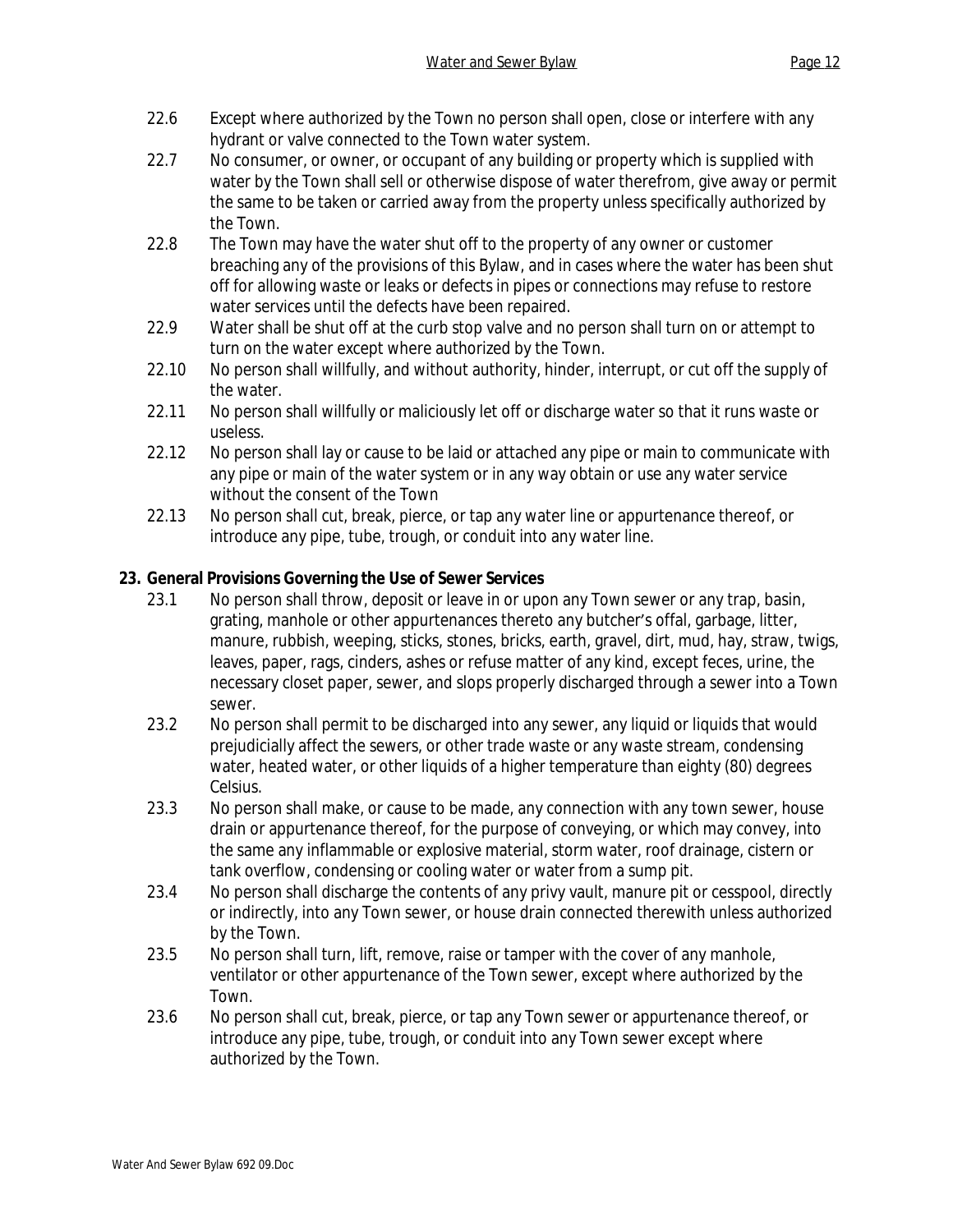- 23.7 No person shall interfere with the free discharge of any Town sewer or part thereof, or do any act or thing which may impede or obstruct the flow and clog up any Town sewer or appurtenance thereof.
- 23.8 The Town may upon reasonable notice and at reasonable times enter buildings or other places which have been connected with Town sewers, and facilities to ascertain whether or not any improper material or liquid is being discharged in sewers, and the Town shall have the power to use any test or other means necessary to determine compliance with this Bylaw and to stop or prevent the discharge of any substances that are liable to injure the sewer or obstruct the flow of sewage.
- 23.9 No waste or discharge resulting from any trade, industrial or manufacturing process shall be directly discharged to any Town sewer without such previous treatment as shall be prescribed by the Town for each such case.
- 23.10 The necessary treatment works so prescribed shall be completely installed by the consumer, at his expense, prior to the construction of the sewer connection and thereafter shall be continuously maintained and operated by the consumer.
- 23.11 Grease traps of sufficient size and approved design shall be placed on the sewer pipes from all hotels, restaurants, laundries and such other places as the Town under advisement, may direct.
- 23.12 Sumps of sufficient size and approved design shall be placed on the sewer pipes from all car washes and any other building which may cause excess dirt and debris to pass into the sewer service.
- 23.13 Back Flow Valves: where premises are subject to backflow, all plumbing fixtures and floor drains set below the level of the ground surface of the adjoining street or property shall be protected from backflow by an approved flow valve. Back flow valves are required for all premises where service lines are within two (2) meters of the ground water table.

# **24. Penalties, Enactment and Other Provisions**

- 24.1 Every person who contravenes any provision of this Bylaw is guilty of an offence and on conviction, is liable for a fine of not less than \$200 and not more than \$10,000.
- 24.2 If a person is guilty of a conviction for an offence, which offence occurs after the date of conviction of an earlier offence under this By-Law, the person is guilty of an offence, and on conviction is liable for every day or part thereof upon which a subsequent offence occurs or continues to a fine of not less than \$500 and not more than \$10,000.
- 24.3 No person who is convicted of an offence pursuant to this Bylaw is liable to imprisonment.
- 24.4 The Town may discontinue the supply of all utility services for any of the following reasons:
	- 24.4.1 non-payment of any utility accounts, or
	- 24.4.2 inability of the Town to obtain access to a residential premises to read any meter for a period of six (6) months, or to a non-residential premises to read any meter for a period of three (3) months, or
	- 24.4.3 failure by, or refusal of, a consumer to comply with any provision of this Bylaw, or
	- 24.4.4 failure by, or refusal of, a consumer to comply with any provisions of any Provincial Acts, the Building Code, or any regulations there under, or
	- 24.4.5 in any other case provided for in this Bylaw, and in such event the Town, its officers, employees or agents shall not be liable for any damages of any kind from such discontinuance of service.